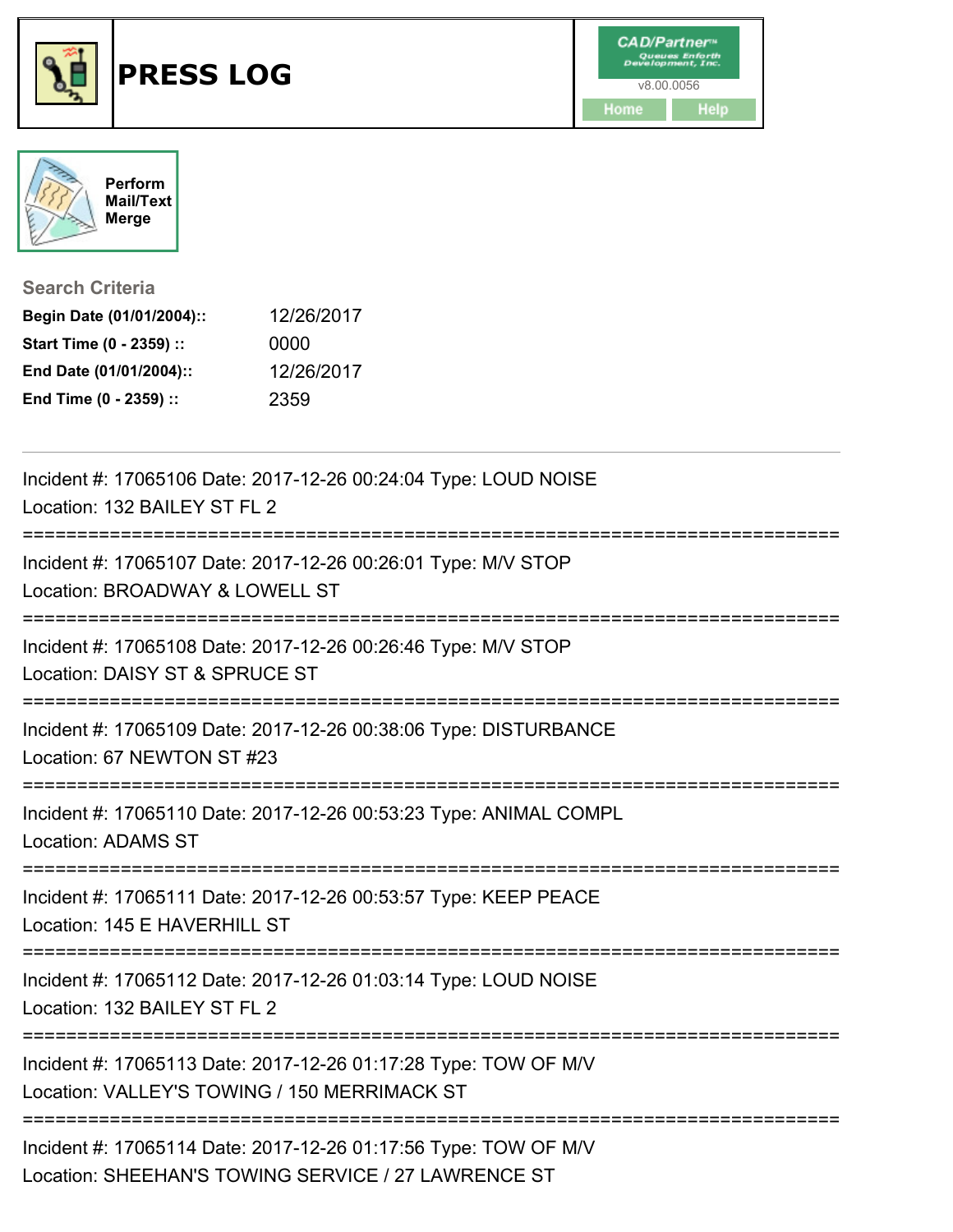| Incident #: 17065115 Date: 2017-12-26 01:18:11 Type: TOW OF M/V<br>Location: COADY'S TOWING SERVICE / 139 MARSTON ST                                |
|-----------------------------------------------------------------------------------------------------------------------------------------------------|
| Incident #: 17065116 Date: 2017-12-26 01:19:26 Type: M/V STOP<br>Location: FRANKLIN ST & LOWELL ST                                                  |
| Incident #: 17065117 Date: 2017-12-26 01:26:54 Type: DOMESTIC/PROG<br>Location: 169 HAVERHILL ST                                                    |
| Incident #: 17065118 Date: 2017-12-26 01:37:16 Type: M/V STOP<br>Location: LOWELL ST & OXFORD ST                                                    |
| Incident #: 17065119 Date: 2017-12-26 01:45:38 Type: RECOV/STOL/MV<br>Location: VALLEY'S TOWING / 150 MERRIMACK ST                                  |
| Incident #: 17065120 Date: 2017-12-26 01:48:09 Type: M/V STOP<br>Location: HAVERHILL ST & OXFORD ST                                                 |
| Incident #: 17065122 Date: 2017-12-26 02:06:55 Type: MV/BLOCKING<br>Location: MILTON ST & PROVIDENCE ST<br>=========================<br>=========== |
| Incident #: 17065121 Date: 2017-12-26 02:07:23 Type: M/V STOP<br><b>Location: FALLS BRIDGE</b>                                                      |
| Incident #: 17065123 Date: 2017-12-26 02:12:18 Type: M/V STOP<br>Location: BOWDOIN ST & BROOKFIELD ST                                               |
| Incident #: 17065124 Date: 2017-12-26 02:32:53 Type: DISTURBANCE<br>Location: 169 HAVERHILL ST                                                      |
| Incident #: 17065125 Date: 2017-12-26 03:21:03 Type: A&B D/W/ PROG<br>Location: 7-11 / HAMPSHIRE ST & LOWELL ST                                     |
| ---------------------<br>Incident #: 17065126 Date: 2017-12-26 03:27:38 Type: M/V STOP<br>Location: HAMPSHIRE ST & LOWELL ST                        |
| Incident #: 17065127 Date: 2017-12-26 03:36:15 Type: M/V STOP<br>Location: HAMPSHIRE ST & VALLEY ST                                                 |
| Incident #: 17065128 Date: 2017-12-26 04:00:06 Type: MEDIC SUPPORT<br>Location: 77 THORNTON ST #1                                                   |

===========================================================================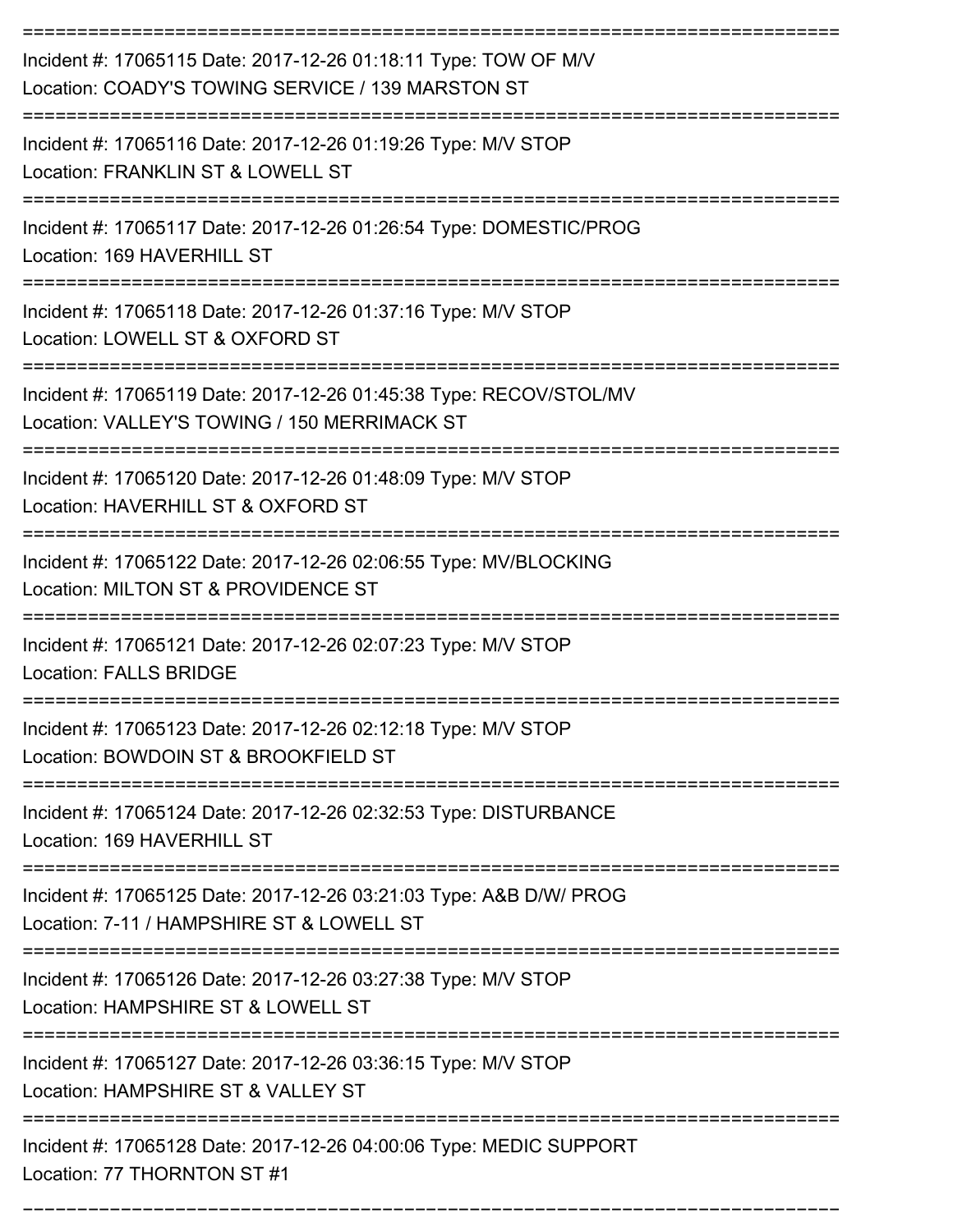| Incident #: 17065129 Date: 2017-12-26 04:03:38 Type: LOUD NOISE<br>Location: 650 HAVERHILL ST                                |
|------------------------------------------------------------------------------------------------------------------------------|
| Incident #: 17065130 Date: 2017-12-26 04:30:37 Type: M/V STOP<br>Location: ESSEX ST & JACKSON ST<br>======================== |
| Incident #: 17065131 Date: 2017-12-26 05:09:59 Type: LOUD NOISE<br>Location: MUSEUM SQ                                       |
| Incident #: 17065132 Date: 2017-12-26 05:34:29 Type: AUTO ACC/NO PI<br>Location: ELM STREET                                  |
| Incident #: 17065133 Date: 2017-12-26 05:56:26 Type: MAL DAMAGE<br>Location: 259 ANDOVER ST                                  |
| Incident #: 17065134 Date: 2017-12-26 06:08:38 Type: TOW OF M/V<br>Location: 610 ANDOVER ST                                  |
| Incident #: 17065135 Date: 2017-12-26 06:49:15 Type: ALARM/BURG<br>Location: CHARTER SCHOOL / 34 WEST ST                     |
| Incident #: 17065136 Date: 2017-12-26 07:03:13 Type: MV/BLOCKING<br>Location: 8 MAURICE AV                                   |
| Incident #: 17065137 Date: 2017-12-26 07:31:54 Type: MV/BLOCKING<br><b>Location: 10 MARGIN ST</b>                            |
| Incident #: 17065139 Date: 2017-12-26 07:44:02 Type: DOMESTIC/PROG<br>Location: 68 WOODLAND STREET #2                        |
| Incident #: 17065138 Date: 2017-12-26 07:45:00 Type: AUTO ACC/PI<br>Location: COMMONWEALTH MOTOR CHEVY / 1 COMMONWEALTH DR   |
| Incident #: 17065140 Date: 2017-12-26 08:13:02 Type: M/V STOP<br>Location: MARSTON ST & STORROW ST                           |
| Incident #: 17065141 Date: 2017-12-26 08:16:25 Type: M/V STOP<br>Location: MARSTON ST & STORROW ST                           |
| Incident #: 17065142 Date: 2017-12-26 08:44:36 Type: AUTO ACC/PI<br>Location: S UNION ST & SALEM ST                          |
|                                                                                                                              |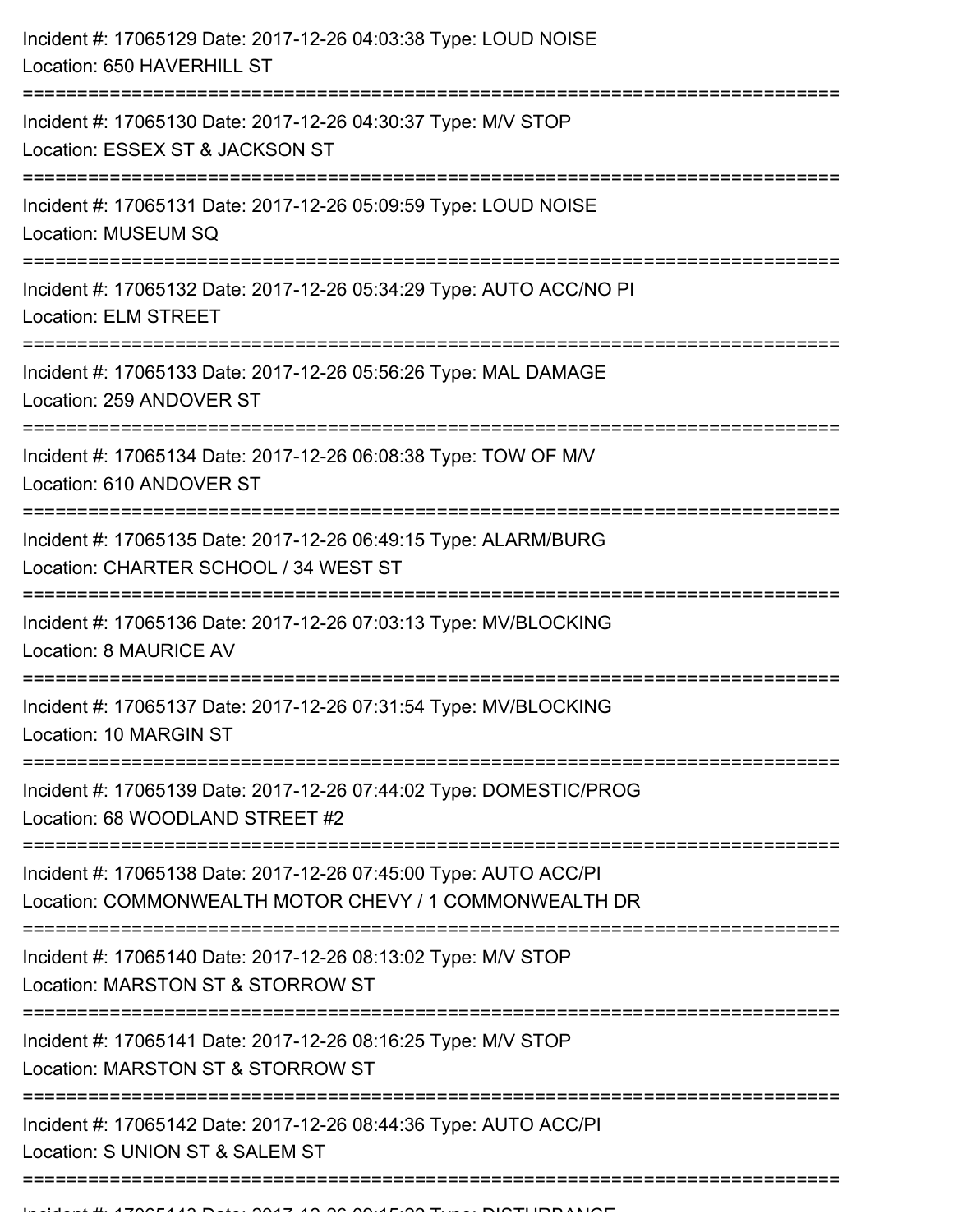Location: 26 MARGIN ST

| Incident #: 17065144 Date: 2017-12-26 09:19:16 Type: PARK & WALK<br>Location: BROADWAY & BRADFORD<br>-------------------- |
|---------------------------------------------------------------------------------------------------------------------------|
| Incident #: 17065145 Date: 2017-12-26 09:21:34 Type: ALARM/BURG<br>Location: RESD; CHRIS TALBOT / 35 GRANVILLE ST         |
| Incident #: 17065146 Date: 2017-12-26 09:25:35 Type: ALARM/BURG<br>Location: TRANS MAX / 90 GLENN ST                      |
| Incident #: 17065147 Date: 2017-12-26 09:46:57 Type: M/V STOP<br>Location: 222 ESSEX ST                                   |
| Incident #: 17065148 Date: 2017-12-26 09:48:02 Type: TOW OF M/V<br>Location: 527 S UNION ST                               |
| Incident #: 17065149 Date: 2017-12-26 09:56:23 Type: SPECIAL CHECK<br><b>Location: GRANVILLE ST</b>                       |
| Incident #: 17065150 Date: 2017-12-26 10:02:04 Type: WARRANT SERVE<br>Location: 396 LOWELL ST                             |
| Incident #: 17065151 Date: 2017-12-26 10:02:31 Type: M/V STOP<br>Location: BROADWAY & LOWELL ST                           |
| Incident #: 17065152 Date: 2017-12-26 10:04:19 Type: M/V STOP<br>Location: 439 S UNION ST                                 |
| Incident #: 17065153 Date: 2017-12-26 10:19:04 Type: WARRANT SERVE<br>Location: 5 E HAVERHILL ST                          |
| Incident #: 17065154 Date: 2017-12-26 10:23:45 Type: M/V STOP<br>Location: COMMON ST & JACKSON ST                         |
| Incident #: 17065155 Date: 2017-12-26 10:28:36 Type: M/V STOP<br>Location: GARDEN ST & NEWBURY ST                         |
| Incident #: 17065156 Date: 2017-12-26 10:35:39 Type: M/V STOP<br>Location: S UNION ST & SALEM ST                          |
| Incident #: 17065157 Date: 2017-12-26 10:37:08 Type: M/V STOP                                                             |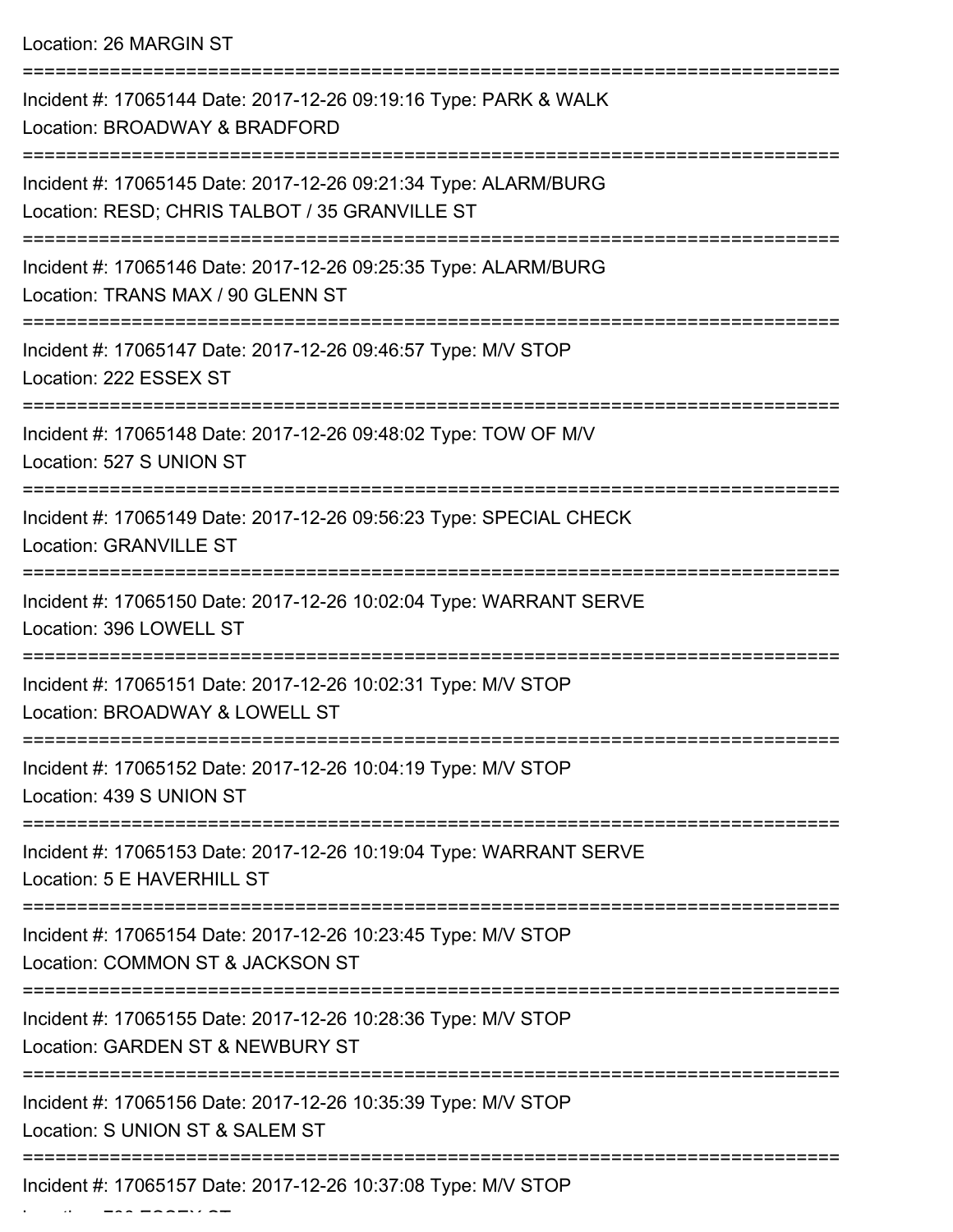| Incident #: 17065159 Date: 2017-12-26 10:39:17 Type: M/V STOP<br>Location: S UNION ST & SALEM ST                            |
|-----------------------------------------------------------------------------------------------------------------------------|
| Incident #: 17065158 Date: 2017-12-26 10:39:18 Type: M/V STOP<br>Location: 14 BROADWAY                                      |
| Incident #: 17065160 Date: 2017-12-26 10:43:20 Type: M/V STOP<br>Location: MARSTON & 495                                    |
| Incident #: 17065161 Date: 2017-12-26 10:48:46 Type: MEDIC SUPPORT<br>Location: 333 HOWARD ST #15                           |
| Incident #: 17065162 Date: 2017-12-26 10:50:33 Type: GENERAL SERV<br>Location: CANAL ST & JACKSON ST                        |
| Incident #: 17065164 Date: 2017-12-26 10:55:51 Type: M/V STOP<br>Location: BURLINGTON ST & MT VERNON ST                     |
| Incident #: 17065163 Date: 2017-12-26 10:55:54 Type: DEATH SUDDEN<br>Location: 24 BROADWAY AV #1 FL 1                       |
| Incident #: 17065165 Date: 2017-12-26 10:59:28 Type: COURT DOC SERVE<br>Location: 112 ALLSTON ST                            |
| Incident #: 17065166 Date: 2017-12-26 11:01:21 Type: INVEST CONT<br>Location: 102 OXFORD                                    |
| =============================<br>Incident #: 17065167 Date: 2017-12-26 11:05:57 Type: 209A/SERVE<br>Location: 192 GARDEN ST |
| Incident #: 17065168 Date: 2017-12-26 11:10:16 Type: 209A/SERVE<br>Location: 82 SUMMER ST                                   |
| Incident #: 17065169 Date: 2017-12-26 11:17:57 Type: KEEP PEACE<br>Location: 47 MIDLAND ST                                  |
| Incident #: 17065170 Date: 2017-12-26 11:20:18 Type: 209A/SERVE<br>Location: 201 PARK ST                                    |
| Incident #: 17065171 Date: 2017-12-26 11:21:58 Type: INVEST CONT<br>Location: 105 HAWTHORNE WAY #2012                       |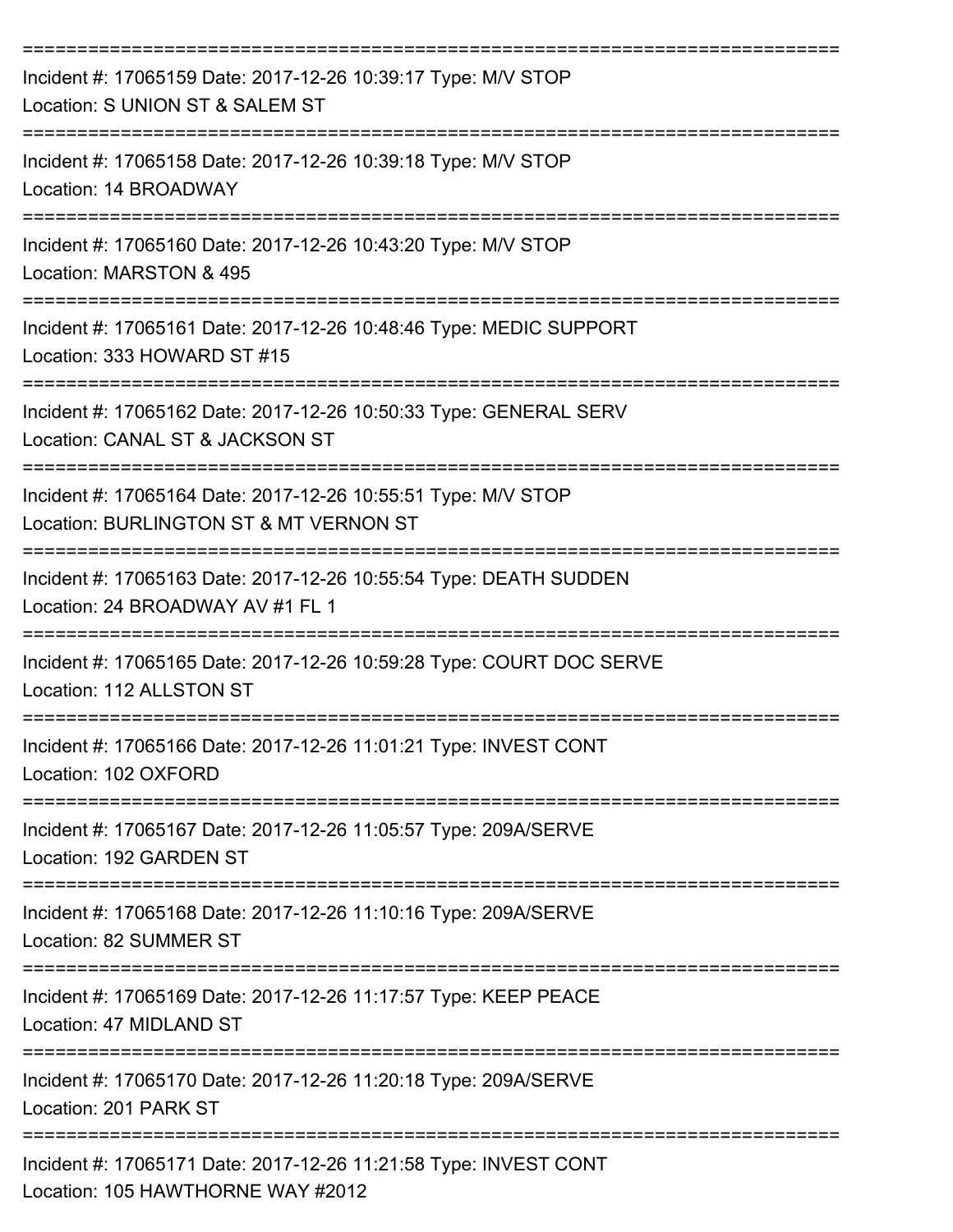| Incident #: 17065172 Date: 2017-12-26 11:26:55 Type: SUS PERS/MV<br>Location: ESSEX & TOWERHILL                  |
|------------------------------------------------------------------------------------------------------------------|
| Incident #: 17065173 Date: 2017-12-26 11:28:10 Type: 209A/SERVE<br>Location: 57 CEDAR ST                         |
| Incident #: 17065174 Date: 2017-12-26 11:28:21 Type: AUTO ACC/NO PI<br>Location: 206 HIGH ST                     |
| Incident #: 17065175 Date: 2017-12-26 11:40:56 Type: LARCENY/PAST<br>Location: 172 MARSTON ST                    |
| Incident #: 17065176 Date: 2017-12-26 11:43:22 Type: INVEST CONT<br>Location: 103 HAWTHORNE WAY                  |
| Incident #: 17065177 Date: 2017-12-26 11:47:13 Type: DISABLED MV<br>Location: MERRIMACK ST & PARKER ST           |
| Incident #: 17065179 Date: 2017-12-26 11:52:32 Type: AUTO ACC/NO PI<br><b>Location: HAWLEY ST</b>                |
| Incident #: 17065178 Date: 2017-12-26 11:54:16 Type: DISTURBANCE<br>Location: 367 BROADWAY                       |
| Incident #: 17065180 Date: 2017-12-26 11:58:15 Type: ALARM/BURG<br>Location: RESD; SANTOS ALMANZAR / 44 SMITH ST |
| Incident #: 17065181 Date: 2017-12-26 12:03:29 Type: TOW OF M/V<br>Location: HAMPSHIRE ST & HAVERHILL ST         |
| Incident #: 17065182 Date: 2017-12-26 12:03:41 Type: 209A/VIOLATION<br>Location: 144 BUTLER ST                   |
| Incident #: 17065183 Date: 2017-12-26 12:12:16 Type: AUTO ACC/PI<br>Location: S UNION ST & WINTHROP AV           |
| Incident #: 17065184 Date: 2017-12-26 12:12:40 Type: AUTO ACC/PI<br>Location: S UNION ST & WINTHROP AV           |
| Incident #: 17065185 Date: 2017-12-26 12:20:07 Type: WARRANT SERVE<br>Location: 118 OXFORD ST                    |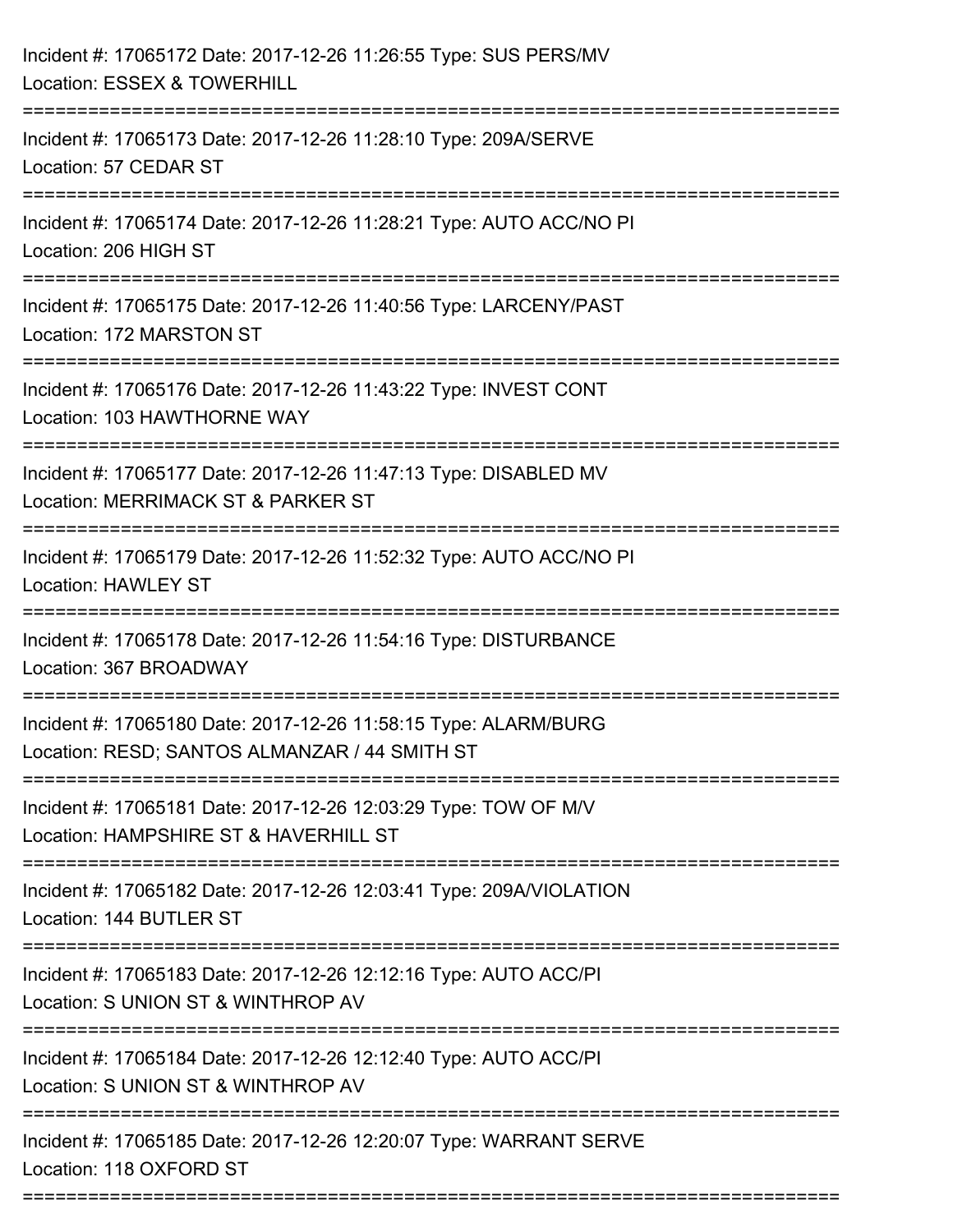| Incident #: 17065186 Date: 2017-12-26 12:32:08 Type: WARRANT SERVE<br>Location: 118 OXFORD ST                                                     |
|---------------------------------------------------------------------------------------------------------------------------------------------------|
| Incident #: 17065187 Date: 2017-12-26 12:35:15 Type: MAN DOWN<br>Location: MCCANN LIQUORS / 253 S UNION ST<br>;================================== |
| Incident #: 17065188 Date: 2017-12-26 12:40:37 Type: INVEST CONT<br>Location: 5 FARNHAM ST                                                        |
| Incident #: 17065190 Date: 2017-12-26 12:49:31 Type: A&B PAST<br>Location: BROADWAY & CROSS ST                                                    |
| Incident #: 17065189 Date: 2017-12-26 12:50:50 Type: INVEST CONT<br>Location: 322 S BROADWAY                                                      |
| Incident #: 17065191 Date: 2017-12-26 13:01:17 Type: HIT & RUN M/V<br>Location: 161 FOSTER ST #1                                                  |
| Incident #: 17065192 Date: 2017-12-26 13:12:24 Type: ALARM/BURG<br>Location: 19 OXFORD ST                                                         |
| Incident #: 17065193 Date: 2017-12-26 13:16:19 Type: DRUG VIO<br>Location: 161 ABBOTT ST                                                          |
| Incident #: 17065194 Date: 2017-12-26 13:27:04 Type: DISABLED MV<br><b>Location: BROADWAY</b>                                                     |
| Incident #: 17065195 Date: 2017-12-26 13:31:33 Type: 911 HANG UP<br>Location: 20 CROSBY ST                                                        |
| Incident #: 17065196 Date: 2017-12-26 13:35:25 Type: DRUG VIO<br>Location: 12 SPRINGFIELD ST                                                      |
| Incident #: 17065197 Date: 2017-12-26 13:39:37 Type: AUTO ACC/NO PI<br>Location: 31 MORTON ST                                                     |
| Incident #: 17065198 Date: 2017-12-26 13:43:03 Type: AUTO ACC/NO PI<br>Location: 12 MCFARLIN CT                                                   |
| Incident #: 17065199 Date: 2017-12-26 14:00:52 Type: SUS PERS/MV<br>Location: EL TIPLETON RESTAURANT / 39 MANCHESTER ST                           |
|                                                                                                                                                   |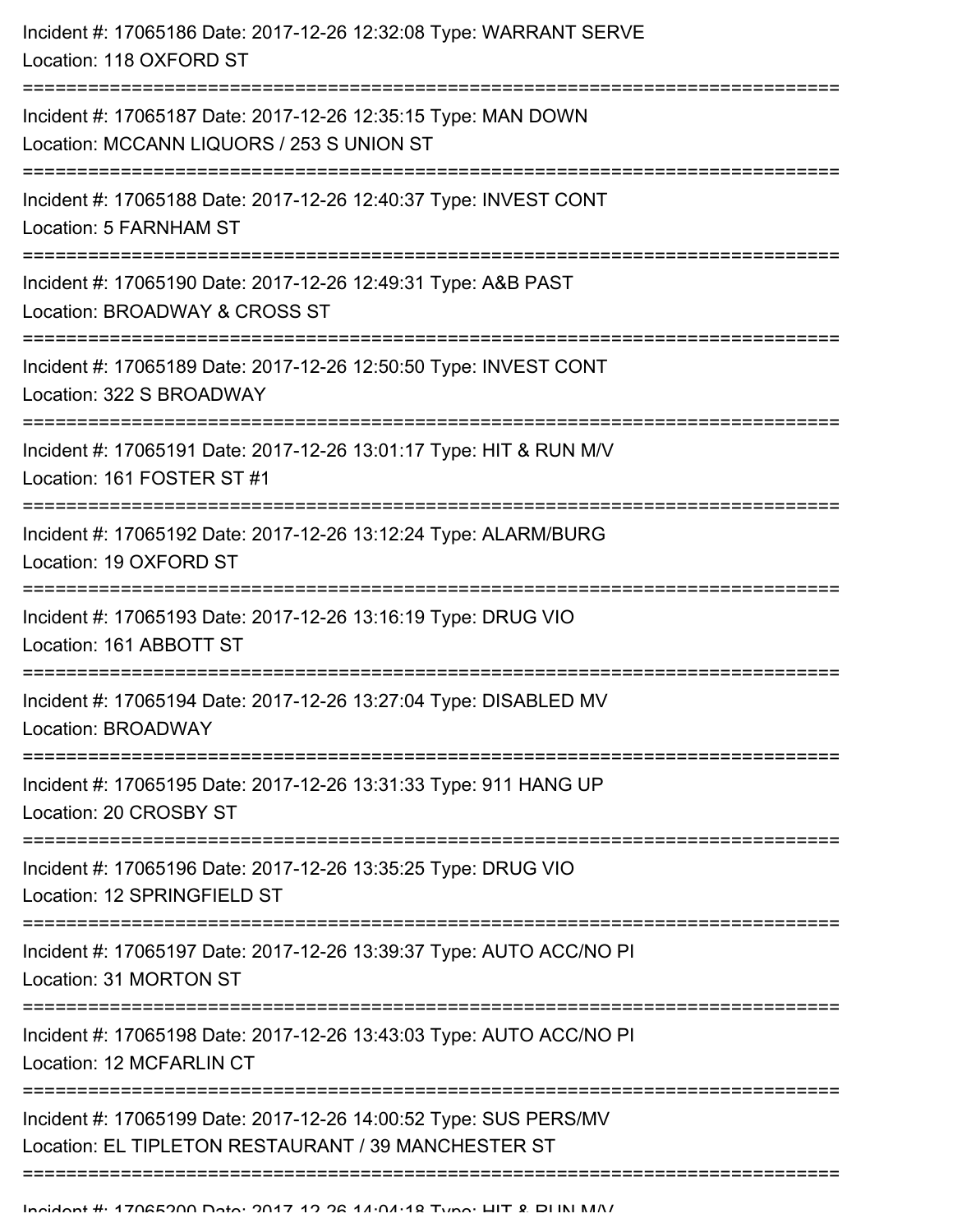Location: 58 E HAVERHILL ST

| Incident #: 17065201 Date: 2017-12-26 14:06:47 Type: M/V STOP<br>Location: FRANKLIN ST & TREMONT ST                     |
|-------------------------------------------------------------------------------------------------------------------------|
| Incident #: 17065202 Date: 2017-12-26 14:07:16 Type: MAL DAMAGE<br>Location: JACKSON LUMBER OFFICE/MILL / 245 MARKET ST |
| Incident #: 17065203 Date: 2017-12-26 14:11:29 Type: DRUG VIO<br>Location: DURANT ST & BELMONT ST                       |
| Incident #: 17065204 Date: 2017-12-26 14:29:55 Type: INVEST CONT<br>Location: 12 GROVE ST                               |
| Incident #: 17065205 Date: 2017-12-26 14:37:03 Type: AUTO ACC/NO PI<br>Location: MCDONALDS / 599 ANDOVER ST             |
| Incident #: 17065206 Date: 2017-12-26 14:37:29 Type: LARCENY/MV/PAST<br>Location: 8 ROLLINS ST FL 1ST                   |
| Incident #: 17065208 Date: 2017-12-26 14:48:58 Type: NOTIFICATION<br>Location: 59 TENNEY ST FL 2                        |
| Incident #: 17065207 Date: 2017-12-26 14:49:59 Type: DRUG OVERDOSE<br>Location: 113 S UNION ST                          |
| Incident #: 17065209 Date: 2017-12-26 15:27:08 Type: INVESTIGATION<br>Location: 90 LOWELL ST                            |
| Incident #: 17065210 Date: 2017-12-26 15:29:32 Type: DRUG OVERDOSE<br>Location: 16 HANCOCK ST #1 FL 1                   |
| Incident #: 17065211 Date: 2017-12-26 15:32:14 Type: SHOPLIFTING<br>Location: EBLEN FASHION / 490 ESSEX ST              |
| Incident #: 17065212 Date: 2017-12-26 15:43:30 Type: DISTURBANCE<br>Location: 109 LAWRENCE ST                           |
| Incident #: 17065213 Date: 2017-12-26 15:45:49 Type: 209A/SERVE<br>Location: 13 KENDALL ST                              |
| Incident #: 17065214 Date: 2017-12-26 15:49:25 Type: AUTO ACC/NO PI                                                     |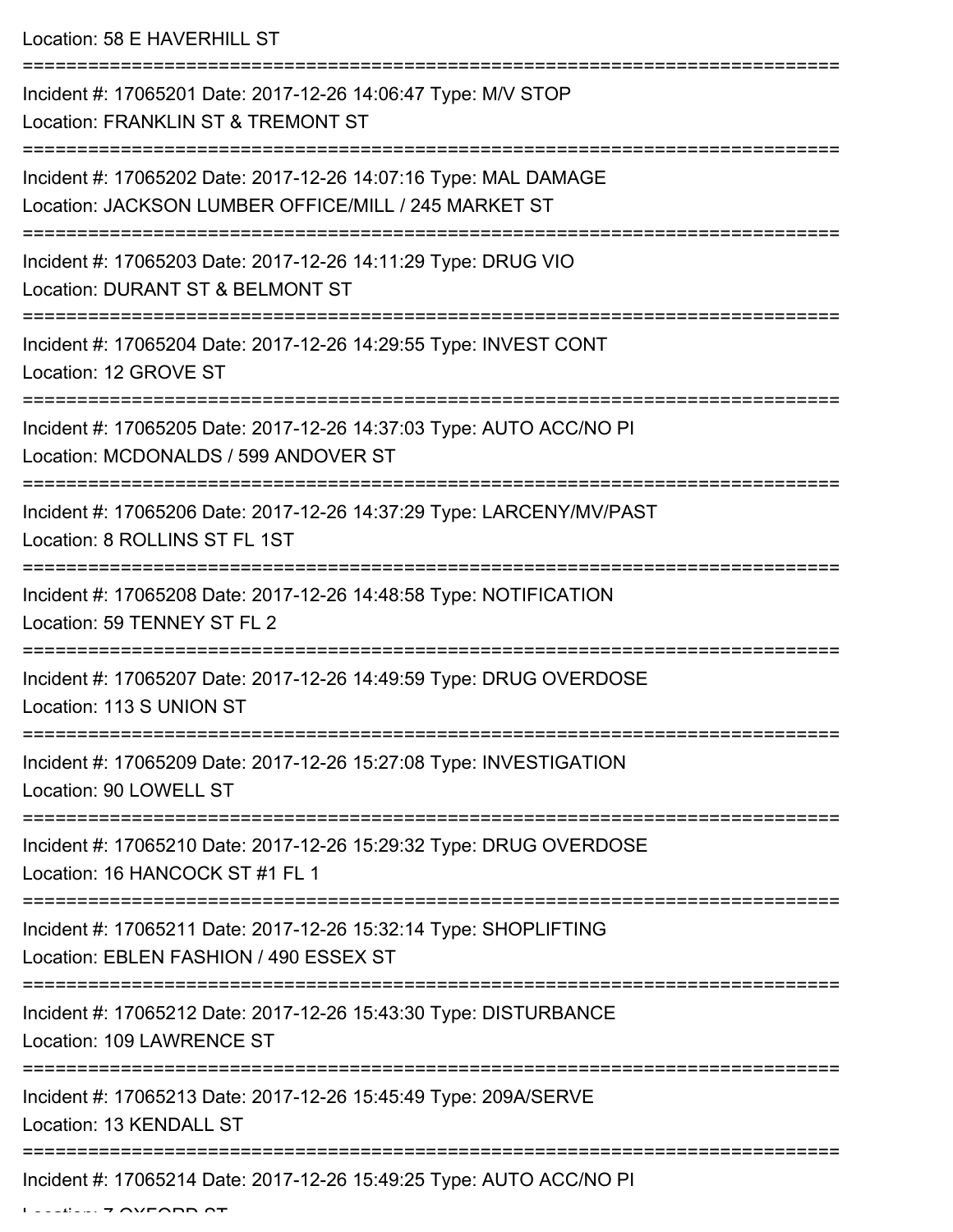| Incident #: 17065215 Date: 2017-12-26 15:55:24 Type: 209A/SERVE<br>Location: 80 PARK ST                                  |
|--------------------------------------------------------------------------------------------------------------------------|
| Incident #: 17065216 Date: 2017-12-26 15:57:03 Type: AUTO ACC/NO PI<br>Location: LORING ST & SHAWSHEEN RD                |
| Incident #: 17065217 Date: 2017-12-26 15:58:44 Type: 209A/VIOLATION<br>Location: 200 COMMON ST                           |
| Incident #: 17065218 Date: 2017-12-26 16:04:34 Type: M/V STOP<br>Location: 32 LAWRENCE ST                                |
| Incident #: 17065219 Date: 2017-12-26 16:05:07 Type: M/V STOP<br>Location: AUBURN ST & CROSS ST                          |
| Incident #: 17065220 Date: 2017-12-26 16:12:25 Type: 209A/SERVE<br>Location: 234 BAILEY ST                               |
| Incident #: 17065221 Date: 2017-12-26 16:22:27 Type: 209A/SERVE<br>Location: 70 DORCHESTER ST                            |
| Incident #: 17065222 Date: 2017-12-26 16:25:16 Type: ALARM/BURG<br>Location: RESD; JAMES NDOLO / 100 EVERETT ST          |
| Incident #: 17065223 Date: 2017-12-26 16:29:36 Type: DISTURBANCE<br>Location: 135 HANCOCK ST #1 FL 1                     |
| Incident #: 17065224 Date: 2017-12-26 16:41:59 Type: DRUG OVERDOSE<br>Location: CVS PHARMACY / 205 S BROADWAY            |
| Incident #: 17065225 Date: 2017-12-26 16:47:09 Type: DISTURBANCE<br>Location: 41 RAILROAD ST #2                          |
| --------------------------<br>Incident #: 17065226 Date: 2017-12-26 17:10:13 Type: KEEP PEACE<br>Location: 530 BROADWAY  |
| Incident #: 17065227 Date: 2017-12-26 17:11:48 Type: GENERAL SERV<br>Location: 129 WATER ST                              |
| -----------------------<br>Incident #: 17065228 Date: 2017-12-26 17:21:35 Type: 911 HANG UP<br>Location: 34 HAVERHILL ST |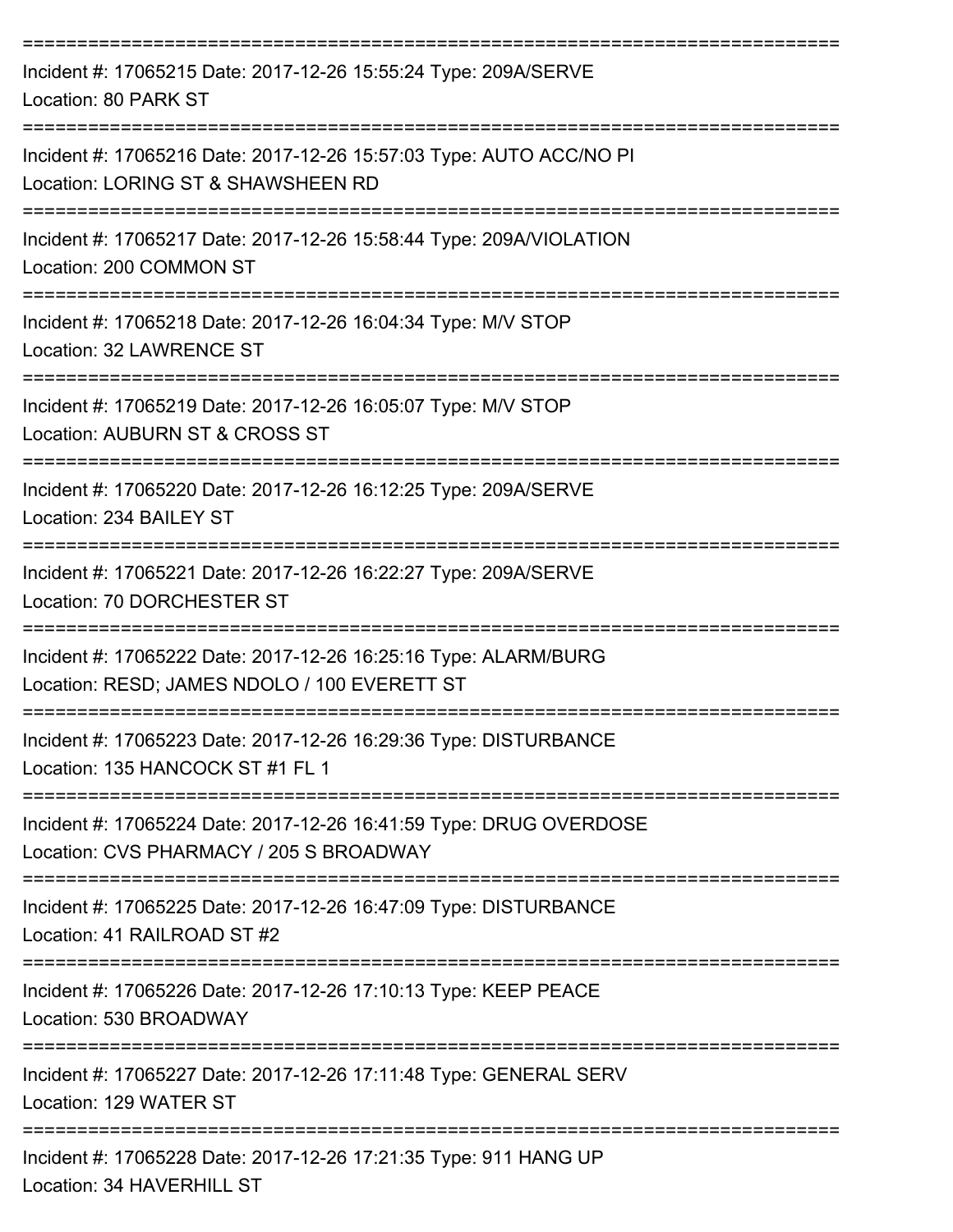| Incident #: 17065229 Date: 2017-12-26 17:35:57 Type: KEEP PEACE<br>Location: 530 BROADWAY                                           |
|-------------------------------------------------------------------------------------------------------------------------------------|
| Incident #: 17065230 Date: 2017-12-26 17:40:21 Type: M/V STOP<br>Location: LOWELL ST & OXFORD ST                                    |
| Incident #: 17065231 Date: 2017-12-26 17:43:21 Type: A&B PROG<br>Location: 840 ESSEX ST                                             |
| Incident #: 17065232 Date: 2017-12-26 17:48:30 Type: LARCENY/PAST<br>Location: 9 BROOKLINE ST                                       |
| Incident #: 17065233 Date: 2017-12-26 17:52:12 Type: GENERAL SERV<br>Location: HAVERHILL ST & WEST ST                               |
| Incident #: 17065234 Date: 2017-12-26 18:02:44 Type: M/V STOP<br><b>Location: FALLS BRIDGE</b><br>:============================     |
| Incident #: 17065235 Date: 2017-12-26 18:07:29 Type: M/V STOP<br>Location: OLIVER SCHOOL / 183 HAVERHILL ST                         |
| Incident #: 17065236 Date: 2017-12-26 18:08:31 Type: ALARM/BURG<br>Location: SHALOM AUTO SALES / 8 CARVER ST<br>============        |
| Incident #: 17065237 Date: 2017-12-26 18:27:01 Type: M/V STOP<br>Location: AMES ST & PROVIDENCE ST                                  |
| Incident #: 17065238 Date: 2017-12-26 18:40:11 Type: M/V STOP<br>Location: 19 ABBOTT ST                                             |
| Incident #: 17065239 Date: 2017-12-26 18:40:54 Type: M/V STOP<br>Location: LOWELL ST & NESMITH ST                                   |
| Incident #: 17065240 Date: 2017-12-26 18:46:25 Type: GENERAL SERV<br>Location: 147 FERRY ST                                         |
| Incident #: 17065241 Date: 2017-12-26 18:52:31 Type: ALARM/BURG<br>Location: 205 BROADWAY                                           |
| Incident #: 17065242 Date: 2017-12-26 18:53:34 Type: CK WELL BEING<br>Location: 39 MYRTLE ST<br>=================================== |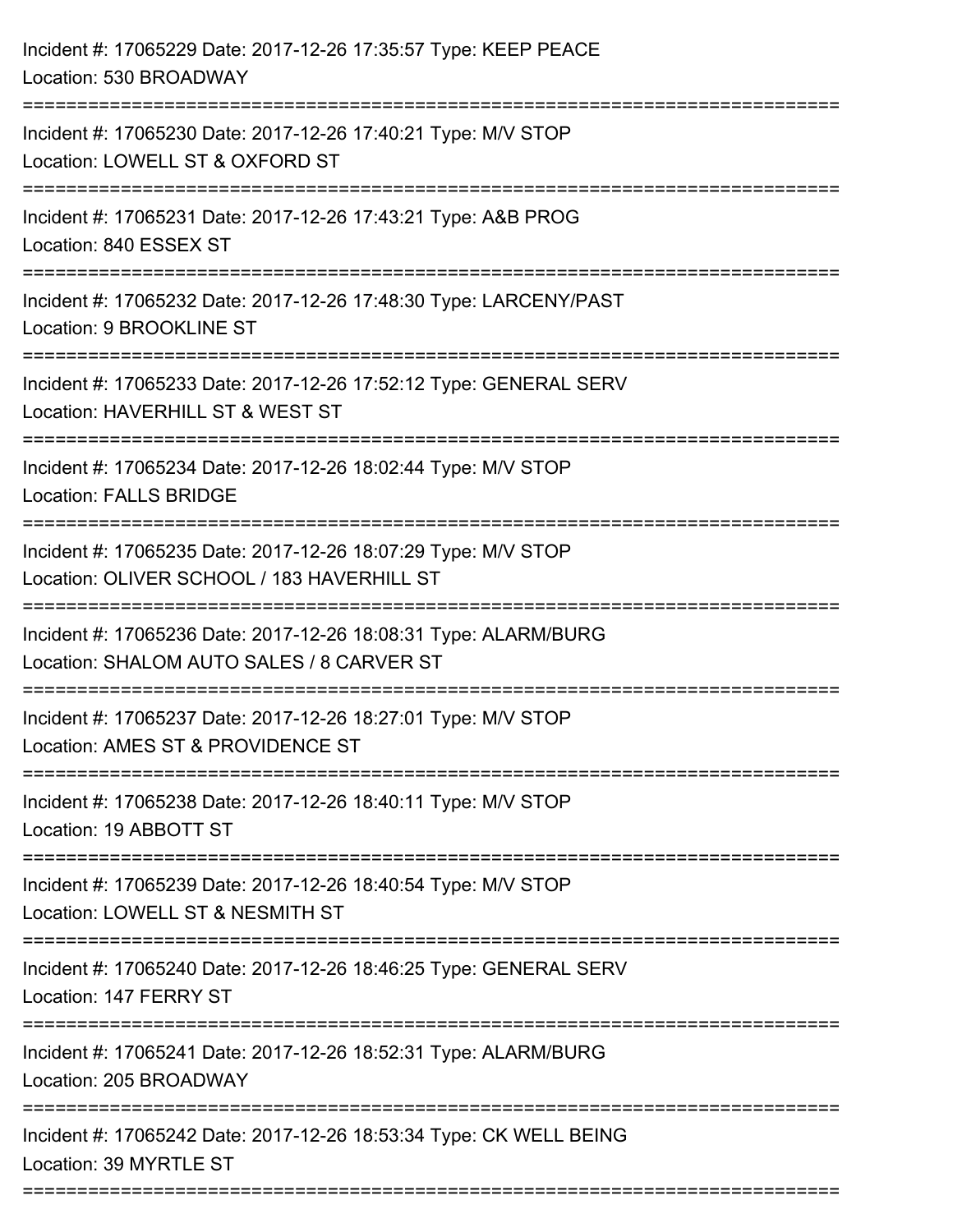| Location: E HAVERHILL ST & FERRY ST                                                                                |
|--------------------------------------------------------------------------------------------------------------------|
| Incident #: 17065244 Date: 2017-12-26 19:46:08 Type: B&E/PAST<br>Location: 16 WILMOT ST FL 3                       |
| Incident #: 17065245 Date: 2017-12-26 20:06:30 Type: DOMESTIC/PROG<br>Location: 105 CAMBRIDGE ST FL 3              |
| Incident #: 17065246 Date: 2017-12-26 20:09:15 Type: DISTURBANCE<br>Location: 15 BURKE ST                          |
| Incident #: 17065247 Date: 2017-12-26 20:35:35 Type: SHOPLIFTING<br>Location: AMABLE LIQUOR / 260 JACKSON ST       |
| Incident #: 17065248 Date: 2017-12-26 20:38:53 Type: AUTO ACC/NO PI<br>Location: 344 LAWRENCE ST                   |
| Incident #: 17065249 Date: 2017-12-26 20:40:05 Type: M/V STOP<br>Location: ESSEX ST & FRANKLIN ST                  |
| Incident #: 17065250 Date: 2017-12-26 20:41:30 Type: SUICIDE ATTEMPT<br>Location: 72 MILTON ST #2                  |
| Incident #: 17065251 Date: 2017-12-26 20:54:12 Type: FRAUD<br>Location: 14 BEACON ST                               |
| Incident #: 17065252 Date: 2017-12-26 21:19:49 Type: GENERAL SERV<br>Location: 25 BOWDOIN ST                       |
| Incident #: 17065253 Date: 2017-12-26 21:45:12 Type: CK WELL BEING<br>Location: 4B SALEM ST                        |
| ===================<br>Incident #: 17065254 Date: 2017-12-26 21:51:30 Type: MV/BLOCKING<br>Location: 111 BUTLER ST |
| Incident #: 17065255 Date: 2017-12-26 22:01:07 Type: CK WELL BEING<br>Location: 112 ALLSTON ST FL 3                |
| Incident #: 17065256 Date: 2017-12-26 22:07:18 Type: M/V STOP<br>Location: BROADWAY & CROSS ST                     |
|                                                                                                                    |

Incident #: 17065257 Date: 2017-12-26 22:11:50 Type: INVEST CONT